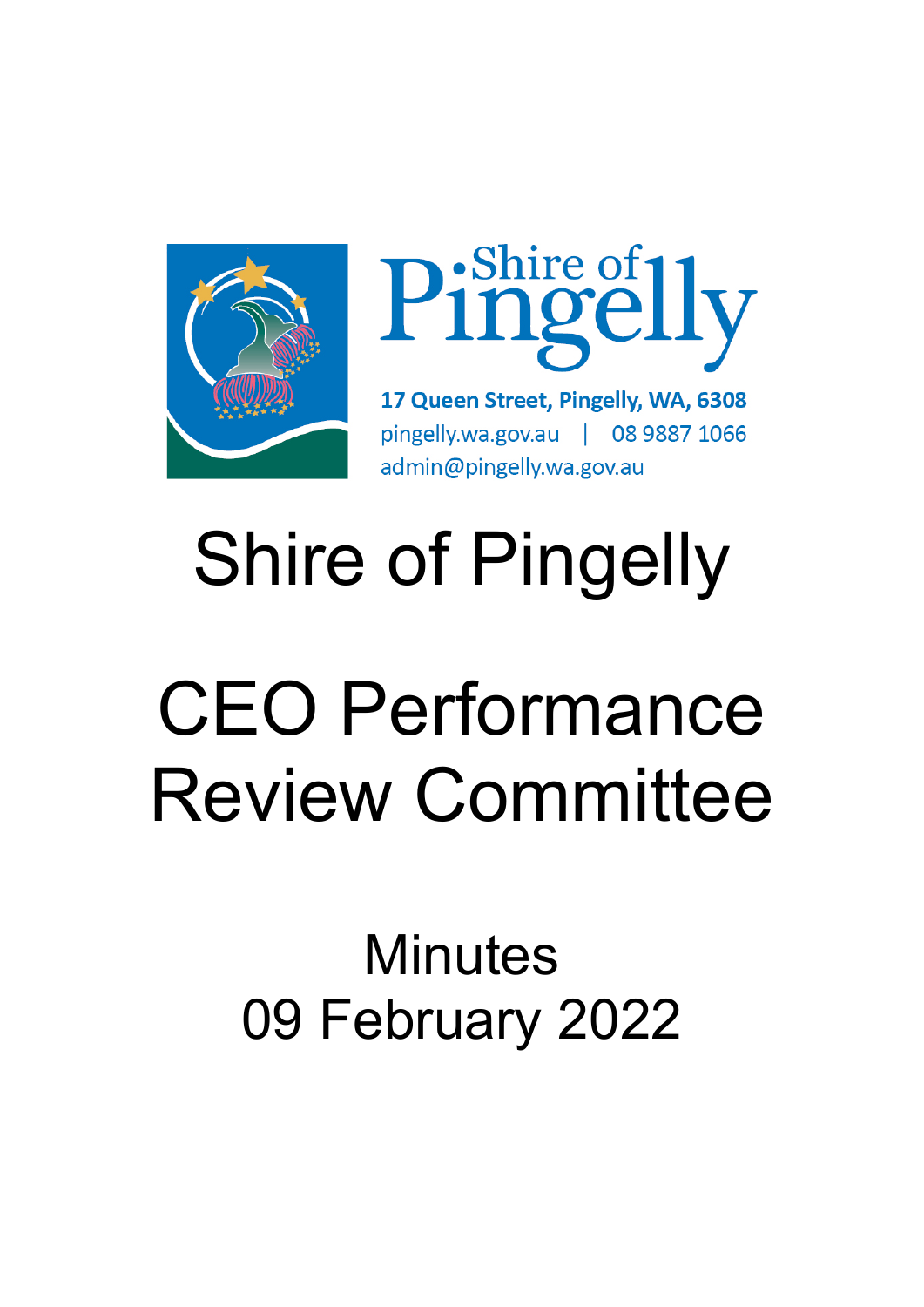#### **TABLE OF CONTENTS**

|                | 1. DECLARATION OF OPENING / ANNOUNCEMENT OF VISITORS3           |  |
|----------------|-----------------------------------------------------------------|--|
| 1.1.           |                                                                 |  |
| 2.             | RECORD OF ATTENDANCE / APOLOGIES / APPROVED LEAVE OF ABSENCE  3 |  |
| 3 <sub>1</sub> | RESPONSE TO PREVIOUS PUBLIC QUESTIONS TAKEN ON NOTICE3          |  |
| 4.             |                                                                 |  |
| 5 <sub>1</sub> |                                                                 |  |
| 6.             |                                                                 |  |
| 7.             |                                                                 |  |
|                |                                                                 |  |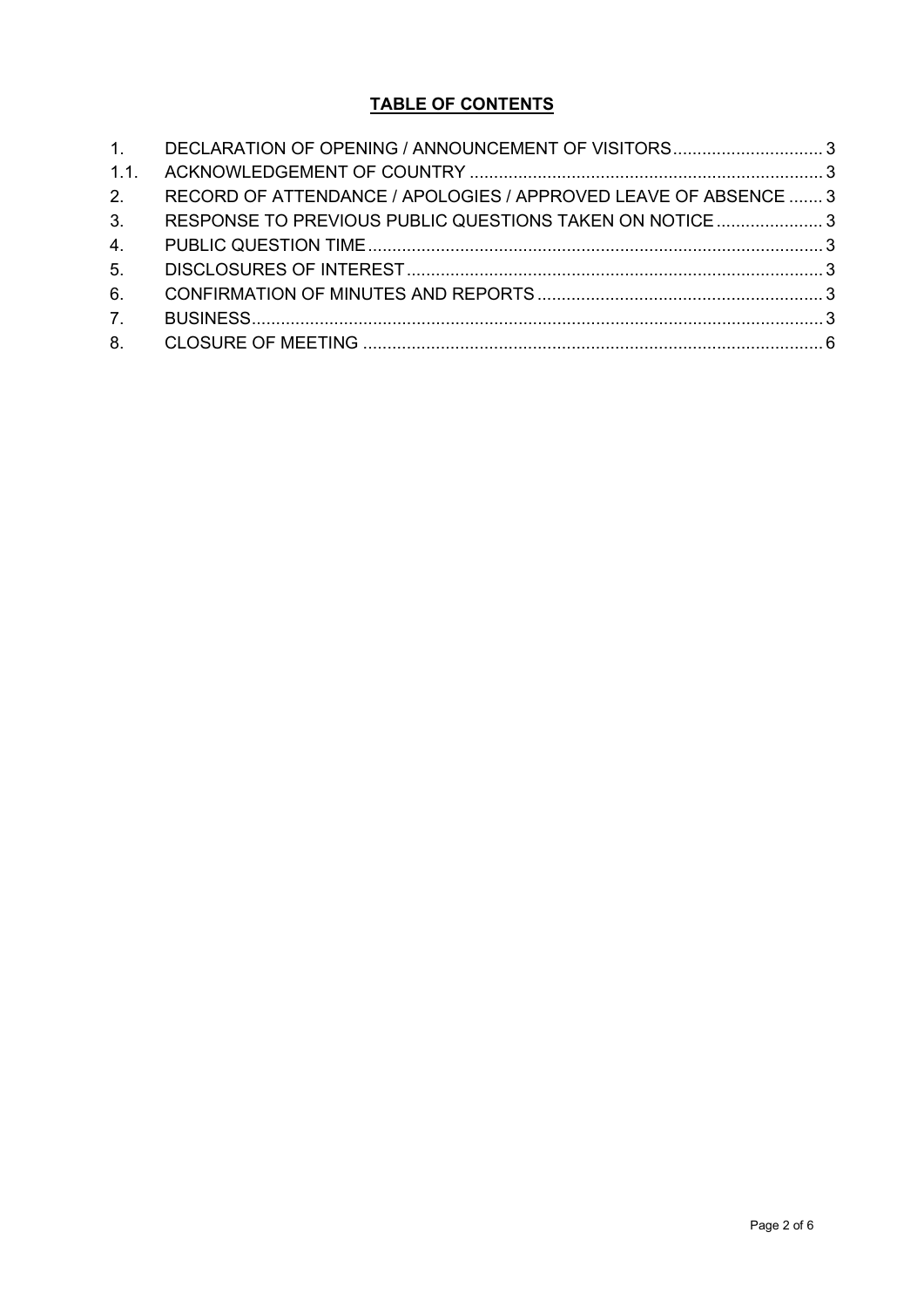#### <span id="page-2-0"></span>**1. DECLARATION OF OPENING / ANNOUNCEMENT OF VISITORS**

The Chairman declared the meeting open at 1.00pm.

#### <span id="page-2-1"></span>**1.1. ACKNOWLEDGEMENT OF COUNTRY**

We acknowledge the Noongar people of this area and recognise their continuing connection to land, waters and community. We pay respect to both the Aboriginal and non-Aboriginal people past, present and emerging.

#### <span id="page-2-2"></span>**2. RECORD OF ATTENDANCE / APOLOGIES / APPROVED LEAVE OF ABSENCE MEMBERS PRESENT**

Cr W Mulroney (President)<br>Cr J McBurney (Deputy Pre (Deputy President) Cr K Camilleri

### **STAFF IN ATTENDANCE**<br>Mr A Dover

Chief Executive Officer

#### **GUESTS**

Cr B Hotham Cr P Wood (from 1:45pm)

#### <span id="page-2-3"></span>**3. RESPONSE TO PREVIOUS PUBLIC QUESTIONS TAKEN ON NOTICE** Nil

#### <span id="page-2-4"></span>**4. PUBLIC QUESTION TIME**

Nil

#### <span id="page-2-5"></span>**5. DISCLOSURES OF INTEREST**

Nil

#### <span id="page-2-6"></span>**6. CONFIRMATION OF MINUTES AND REPORTS**

Nil

#### <span id="page-2-7"></span>**7. BUSINESS**

#### **CONFIDENTIAL ITEMS**

#### **Moved: Cr McBurney Seconded: Cr Camilleri**

**Council Decision:**

**THAT pursuant to Section 5.23 of the Local Government Act 1995 these items be dealt with, with the public excluded as the item deals with a matter affecting an employee.**

Carried 3:0

#### **7.1 Chief Executive Officer Performance Criteria**

| <b>File Reference:</b>         | <b>ADM0000</b>                                                                   |
|--------------------------------|----------------------------------------------------------------------------------|
| Location:                      | <b>Not Applicable</b>                                                            |
| <b>Applicant:</b>              | <b>Not Applicable</b>                                                            |
| Author:                        | <b>Chief Executive Officer</b>                                                   |
| <b>Disclosure of Interest:</b> | <b>Chief Executive Officer</b>                                                   |
| <b>Attachments:</b>            | Chief Executive Officer Performance Criteria - Confidential<br><b>Attachment</b> |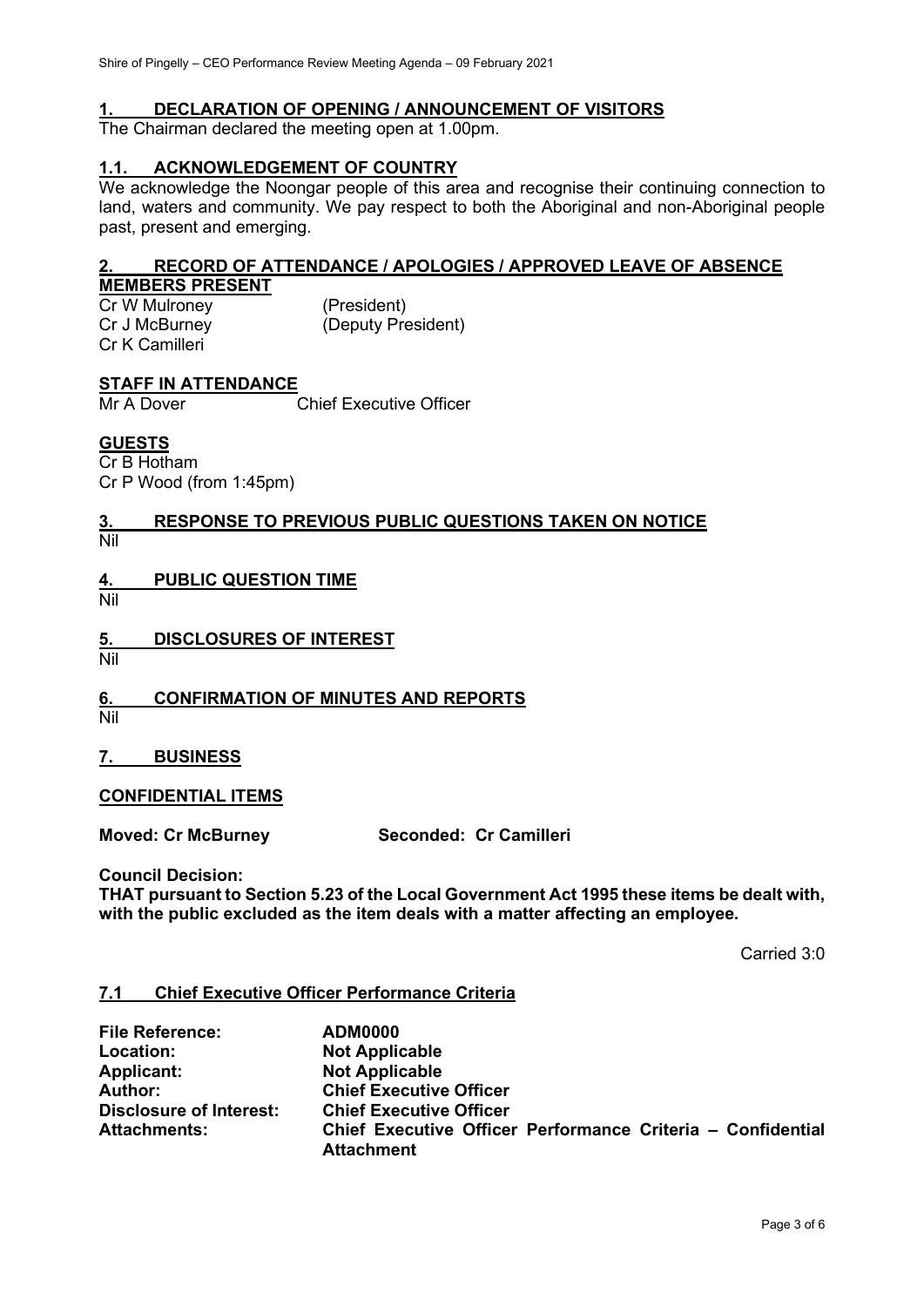#### **Summary**

The CEO Performance Review Committee is requested to consider the 2021/2022 CEO Annual Review document to monitor the progress of actions against these Performance Criteria for the Chief Executive Officer for the period 03 August 2021 – 09 February 2022.

#### **Background**

The CEO has commenced on 03 August 2021. Council's contract with the CEO includes the following clauses:

Council has adopted Performance Criteria against which the performance of the CEO can be measured. The CEO has provided comment against the Performance Criteria document which provide updates on various actions to date.

#### **Comment**

Following the Committee Recommendation, the recommendation and minutes of the meeting will progress to be considered by full Council at the next Ordinary Council Meeting.

#### **Consultation**

Nil

#### **Statutory Environment**

Section 5.38 of the *Local Government Act* provides that the performance of each employee who is employed for a term of more than one year, including the CEO and each senior employee, is to be reviewed at least once in relation to every year of the employment.

Regulation 18D of the Local Government (Administration) Regulations provides that a local government is to consider each review on the performance of the CEO carried out under section 5.38 and is to accept the review, with or without modification, or to reject the review.

#### **Policy Implications**

Policy 10.16 CEO Annual Performance Review, requires that:

- At least once annually the performance of the Chief Executive Officer is to be reviewed by a Committee of the President and two Councillors appointed by Council.
- Prior to review all Councillors and the Chief Executive Officer are to complete the performance indicators sheet.
- The review is to be conducted in a manner described in the relevant Contract of Employment.
- Council is to be informed of the result of the review at the next Council Meeting. Council is then required to accept the review, with or without modification or to reject the review. (Regulation 18D *– Local Government Administration Regulation*s).

Policy 10.19 CEO Recruitment, Performance and Termination

- 4. POLICY STATEMENT
	- 4.1. Review of Performance of CEO'S
		- 4.2.1 The Shire of Pingelly and the CEO must agree on in writing:
			- (i) the process by which the CEO's performance will be reviewed
				- **(ii) any performance criteria to be met by the CEO that are in addition to the contractual performance criteria**
		- 4.2.2 A review of the performance of the CEO by the Shire of Pingelly must be carried out in an impartial and transparent manner.
		- 4.2.3 The Shire of Pingelly must:
			- (i) collect evidence regarding the CEO's performance in respect of the contractual performance criteria and any additional performance criteria in a thorough and comprehensive manner;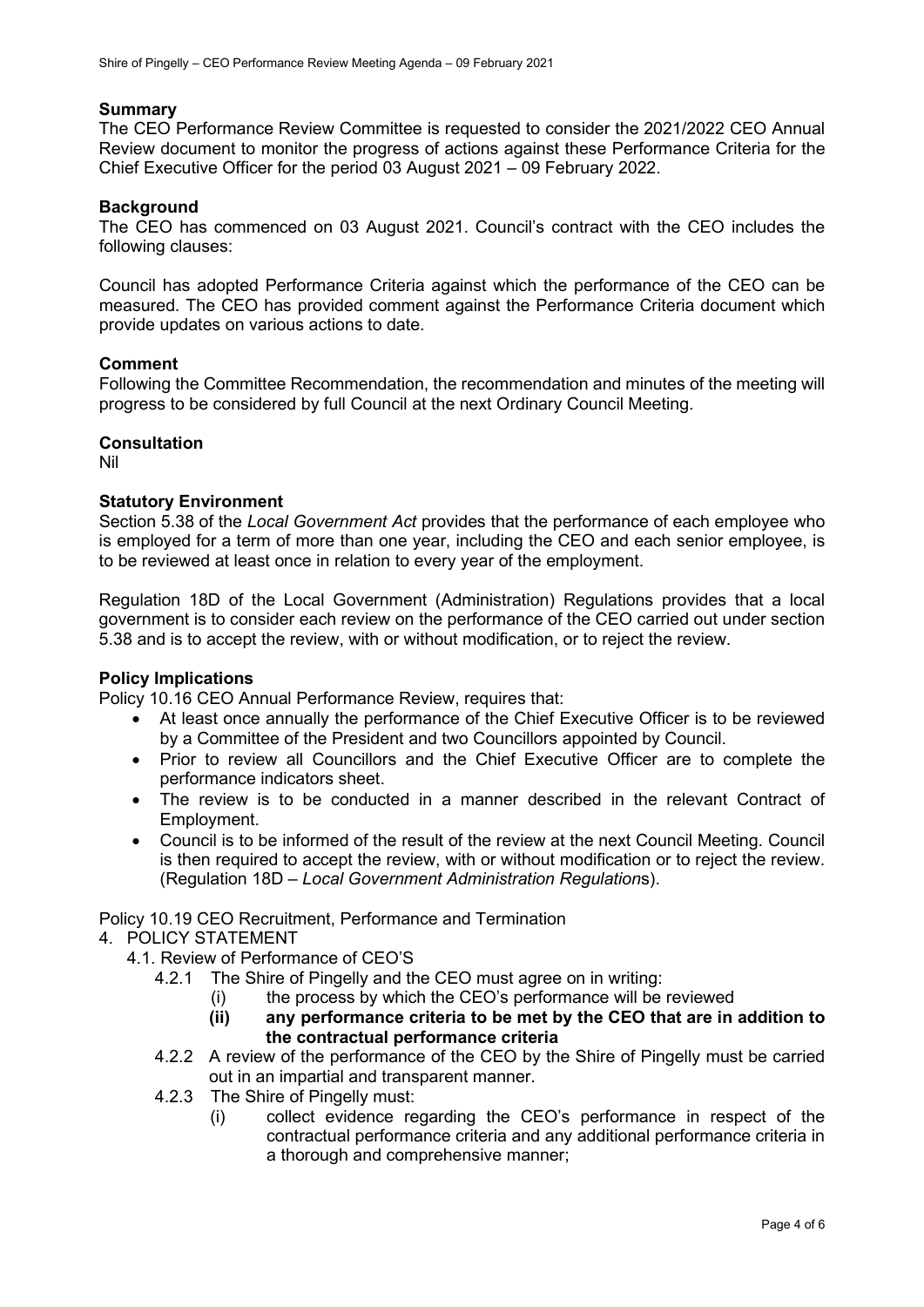- (ii) review the CEO's performance against the contractual performance criteria and any additional performance criteria, based on that evidence
- 4.2.4 Following a review of the performance of the CEO, the Shire of Pingelly must, by resolution of an absolute majority of the council, endorse the review
- 4.2.5 After the Shire of Pingelly has endorsed a review of the performance of the CEO, the Shire of Pingelly must inform the CEO in writing of:
	- (i) the results of the review;
	- (ii) any performance issues identified and how the Shire of Pingelly proposes to address and manage those issues

### **Financial Implications**

Nil

#### **Strategic Implications**

| Goal 5         | Innovation, Leadership and Governance                                                     |  |  |  |
|----------------|-------------------------------------------------------------------------------------------|--|--|--|
| Outcome 5.8    | A strong corporate governance framework is maintained                                     |  |  |  |
| Strategy 5.8.2 | Ensure compliance with legislative requirements and excellence in<br>business performance |  |  |  |

#### **Risk Implications**

| <b>Risk</b>                                    | Failure to set Performance Criteria limit the<br>effectiveness of the required annual performance |
|------------------------------------------------|---------------------------------------------------------------------------------------------------|
|                                                | review.                                                                                           |
| Risk Rating (Prior to Treatment or Control)    | Reputational                                                                                      |
| <b>Principal Risk Theme</b>                    | Moderate (9)                                                                                      |
| Risk Action Plan (Controls or Treatment   Nil. |                                                                                                   |
| Proposed)                                      |                                                                                                   |

| <b>Consequence</b>    |   | Insignificant | <b>Minor</b>     | <b>Moderate</b>  | <b>Major</b>     | Catastrophic     |
|-----------------------|---|---------------|------------------|------------------|------------------|------------------|
| Likelihood            |   |               |                  |                  |                  |                  |
| <b>Almost Certain</b> | 5 | Medium (5)    | <b>High (10)</b> | <b>High (15)</b> | Extreme (20)     | Extreme (25)     |
| Likely                |   | Low $(4)$     | Medium (8)       | <b>High (12)</b> | <b>High (16)</b> | Extreme (20)     |
| Possible              |   | Low $(3)$     | Medium (6)       | Medium (9)       | <b>High (12)</b> | <b>High (15)</b> |
| <b>Unlikely</b>       | ◠ | Low $(2)$     | Low $(4)$        | Medium (6)       | Medium (8)       | <b>High (10)</b> |
| Rare                  |   | Uow(1)        | Low $(2)$        | Low $(3)$        | Low $(4)$        | Medium (5)       |

#### **Voting Requirements**

Simple Majority

**Moved: Cr Camilleri Seconded: Cr McBurney**

**Recommendation and Council Decision:** 

**That the Committee recommend the following action(s) to Council: Endorse the 6 monthly comments on the Chief Executive Officer Performance Criteria as attached.** 

Carried 3:0

**Moved: Cr McBurney Seconded: Cr Camilleri**

**Council Decision:**

**That the meeting be re-opened to the public.**

Carried 3:0